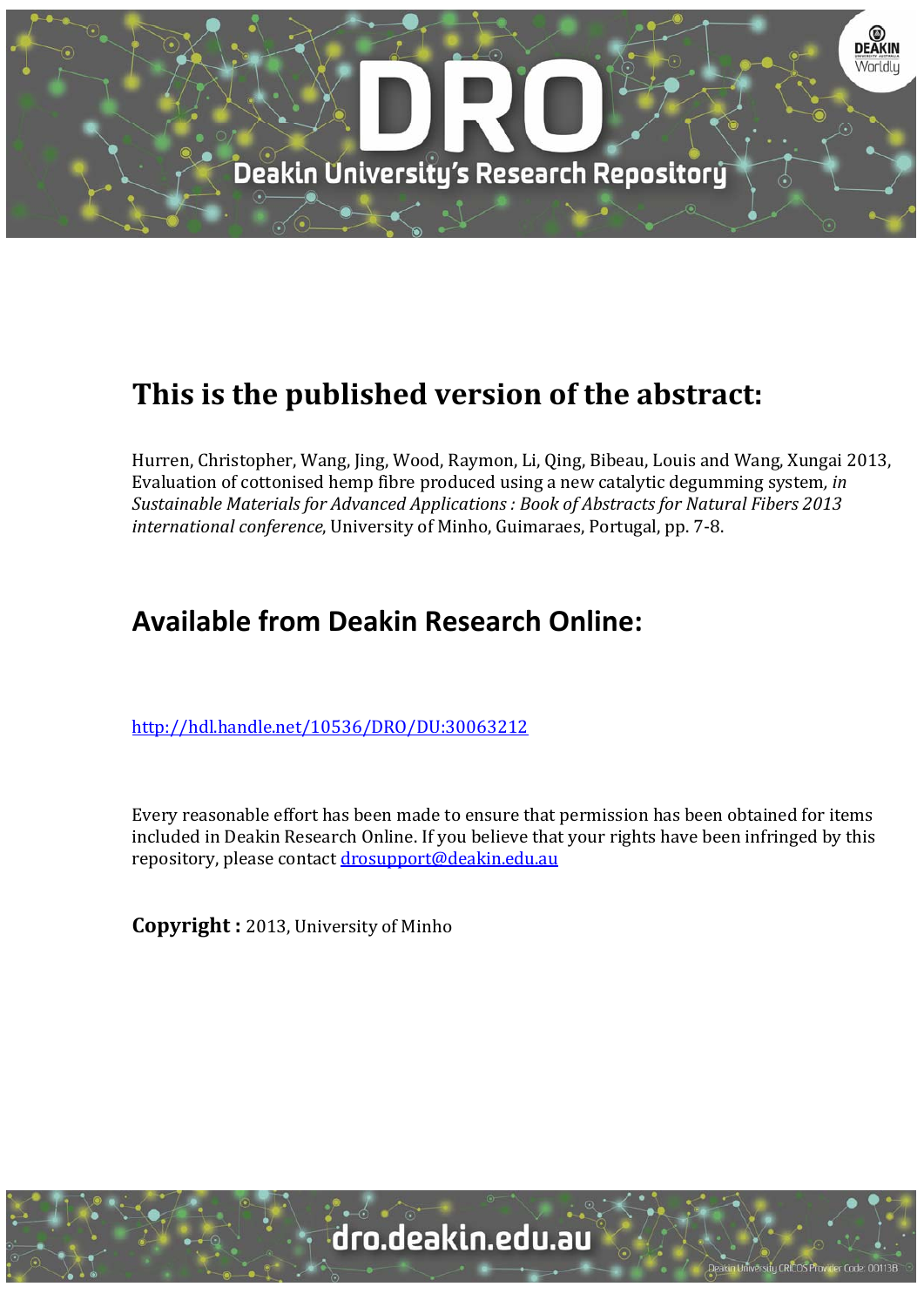### EVALUATION OF COTTONISED HEMP FIBRE PRODUCED USING A NEW CATALYTIC DEGUMMING SYSTEM

Christopher Hurren $^{1(*)}$ , Jing Wang $^{1}$ , Raymon Wood $^{1}$ , Qing Li $^{1}$ , Louis Bibeau $^{2}$ , and Xungai Wang $^{1}$ <sup>1,</sup> Institute for Frontier Materials (IFM), Deakin University, Geelong, Australia 2, Logistik Unicorp,

 $^{(*)}$ Email: christopher.hurren@deakin.edu.au

#### ABSTRACT

Hemp (Cannabis sativa L) fibres in their individualised form are a viable alternative to cotton fibres for textile manufacture. These fibres have similar diameter, length and properties to cotton however obtaining individual fibres from the fibre rich hemp bark is not a simple process. This work analyses a cottonised hemp fibre produced by a new rapid catalytic degumming technique developed by Deakin University and Logistik Unicorp.

#### INTRODUCTION

Hemp (Cannabis sativa L) is a high yield, short growth cycle plant that contains fibre within its bark (bast). The fibre needs to be extracted from the plant before it may be used and this is normally done in a two-step process; decortication and retting. The fibres within the bark are held in a composite structure with lignin's, waxes, hemicellulose and pentosans acting as the binding agents. Retting is the process of separating these fibres and can be undertaken in a number of ways including water retting (Scott 1962) dew retting, enzymatic (Akin 2000) chemical/physical (Hurren 2002) methods, combined chemical and enzymatic retting (Ramaswamy 1994), ultrasonic(Wang 2001) and steam explosion(Vignon 1996).

The majority of current hemp production utilises bark that has been field retted and is spun on traditional bast fibre spinning equipment. The field retting process is slow, land use restricting, climate specific and hard to control and traditional bast fibre spinning equipment labour intensive with low levels of modernisation (Ditchfield 1998). Research and industrial process has been conducted on separating fibre so that it can be ran a blends on cotton and wool spinning equipment but most of this fibre is tow or waste from the traditional system (Cierpucha 2004). A simplified method for separating decorticated hemp bark into a fibre that can be used on the cotton system is required to make hemp a viable player in the textile fibre market.

This work investigates the quality and repeatability of process of fibre produced using a newly developed two step fibre separation called "catalytic degumming". Fibre quality has been expressed by fibre fineness (OFDA2000), fibre length and colour whiteness index (CIE/E313) on 31 individual batches processed. Fibre compatibility on the cotton spinning system was determined using a digital spinning system (Tianjin Polytechnic, China)

#### RESULTS AND CONCLUSIONS

The mean fibre whiteness of the separated fibre was -14.4 (3.7 SD). The mean fibre diameter of the separated fibre was 18.2µm (0.8 SD). There was no relationship between colour and diameter observed for the trial with colour and diameter variation observed assumed to be in the starting material (Fig. 1). Yield of the process was 55.6% (4.1 SD) of the initial dry decorticated bark. Fibre length was 16mm. 60/40wt% blends of cotton/hemp were spun to